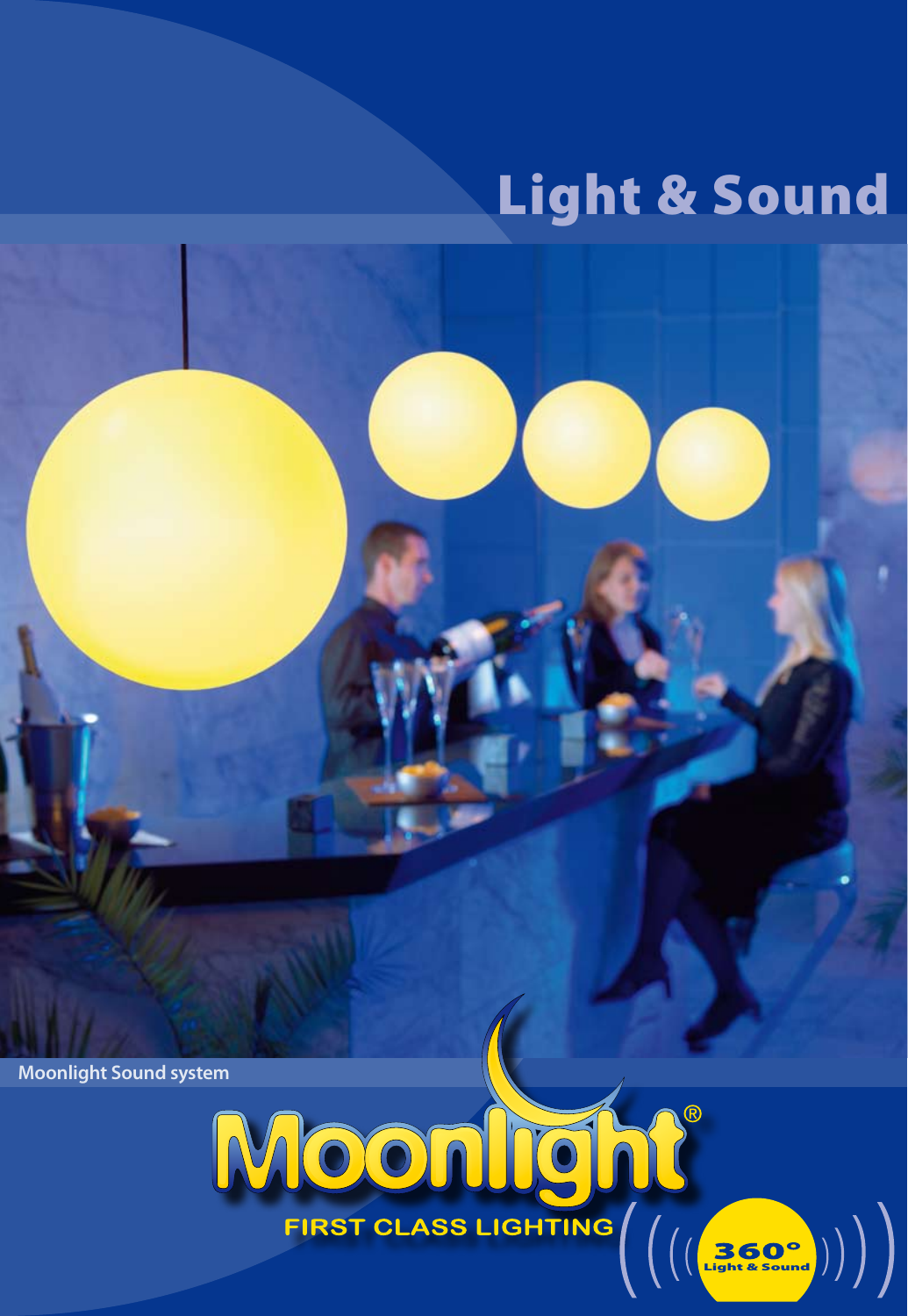## **About us**

### **Special Features**

We are a young, innovative enterprise in the lighting industry. Our products are based on a well thought out lighting concept with interchangable color filters and a large selection of base types for all conditions.



Our company staff has grown from 3 to more than 30 qualified employees who contribute to our success and provide the precondition for our high-quality products.



In order to maintain the illusion of the moon, all bases are hidden from view.

The quality of high-grade materials backs up the tasteful appearance.

# **Product overview**

#### **Globes**

Full Globes are available with four different base types in sizes from 250 mm to 750 mm.

#### **Half globes**

Half globes can be used as floor, ceiling or wall lights outside and indoors.



With the fully adjustable height of our ceiling lamp and the three available sizes, there are no limits to the possibilities.

#### **Pendant lights**

Pendant lights open completely new possibilities for the lighting arrangement of indoor and outdoor facilities.

#### **Pendant lights with mirror**

The pendant light with mirror is available in three standard sizes: 350 mm, 550 mm and 750 mm.

#### **Suspended light**

The areas of application for suspended lights are virtually unlimited. They are ideally suited to modern architecture.

#### **Battery lights**

Battery lights have already found the most varied applications. They are ideal for homes, gardens, events and catering.















#### **Floating lights**

Floating lights let ponds, pools and lakes shine in captivatinglight.

#### **Floating battery lights**

With an average operating time of 6 to 8 hours, the floating battery lights are the perfect decoration for any pool party.

### **Battery lights with tray**

The battery light with a tray is a real highlight for every occasion.

#### **Column lights**

Moonlight column lights create completely new dimensions of lighting enchantment.

#### **Stone Look**

Even when not illuminated, our new Stone Look series is an eyecatcher for homes, gardens and yards.

#### **Lights with acrylic table top**

Lights with a robust acrylic top from Moonlight form the center of every living room.

#### **Filter system**

Moonlights' globally patented filter system adds an attractive array of 24 colors; up to 250 colors are also available.













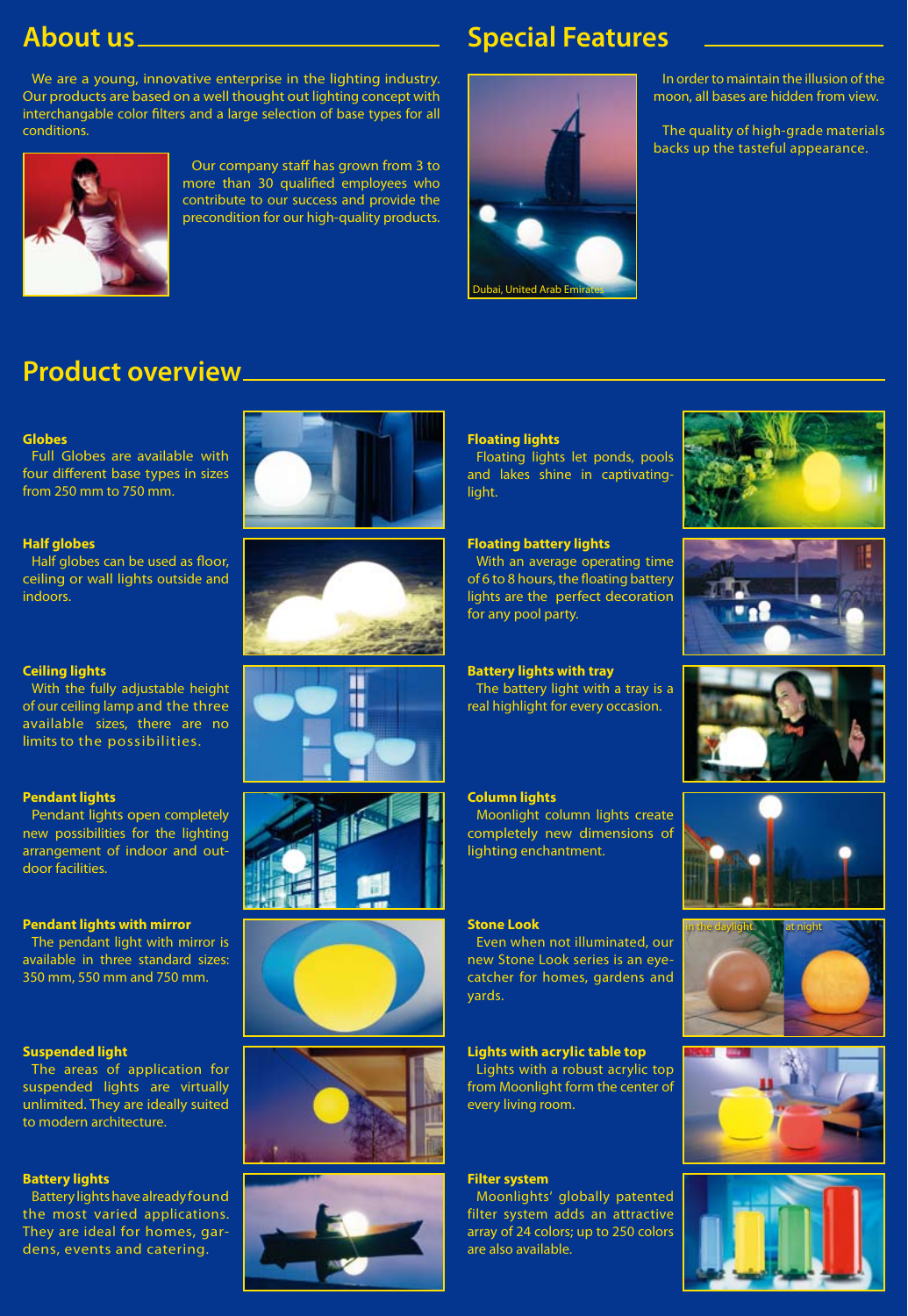### **Moon**

### **Surfaces at a glance**

 You may select a white (standard) or stained surface or differently structured Stone Look surfaces.

All lights from Moonlight are available in these different surfaces



**Stone Look**

Nature served as a model. In the daylight, our Stone Look lights may hardly be distinguished from the original. At night, however, they shed a uniquely pleasant and soothing light.

**Stone Look Stone Look + Daylight Color** 

Large selection of finishes available:

### **Standard white**

These full and half moons which appear in classical white in the daytime reveal their true white or colored face at night. Our filter system patented worldwide allows the choice of 24 colors in many different shades.





### **NeverDark - Safety lighting**

Safety entirely without power and without illuminants

Hardly distinguishable from the standard design, yet with a vital difference. And you do not notice the benefit of this difference until the emergency – without any electricity, our NEVERDARK safety lights shed a pleasant basic light which becomes an orientation guide in the dark in case of a power failure.













### **Extensions of the product range**



**Sensor with remote control**

Any Moonlight globe can be transformed to an automatic light quickly and simply by the installation of a radio receiver with integrated twilight sensor, resulting in full automatic control.





#### **Reflex hood**

The reflex hood is offered of aluminium or stainless steel in all RAL colors. Globes with reflex lights may be installed underground or surface mounted. Column lights, pendant lights, DLC lights and the Stone Look series are also available with a reflex hood.

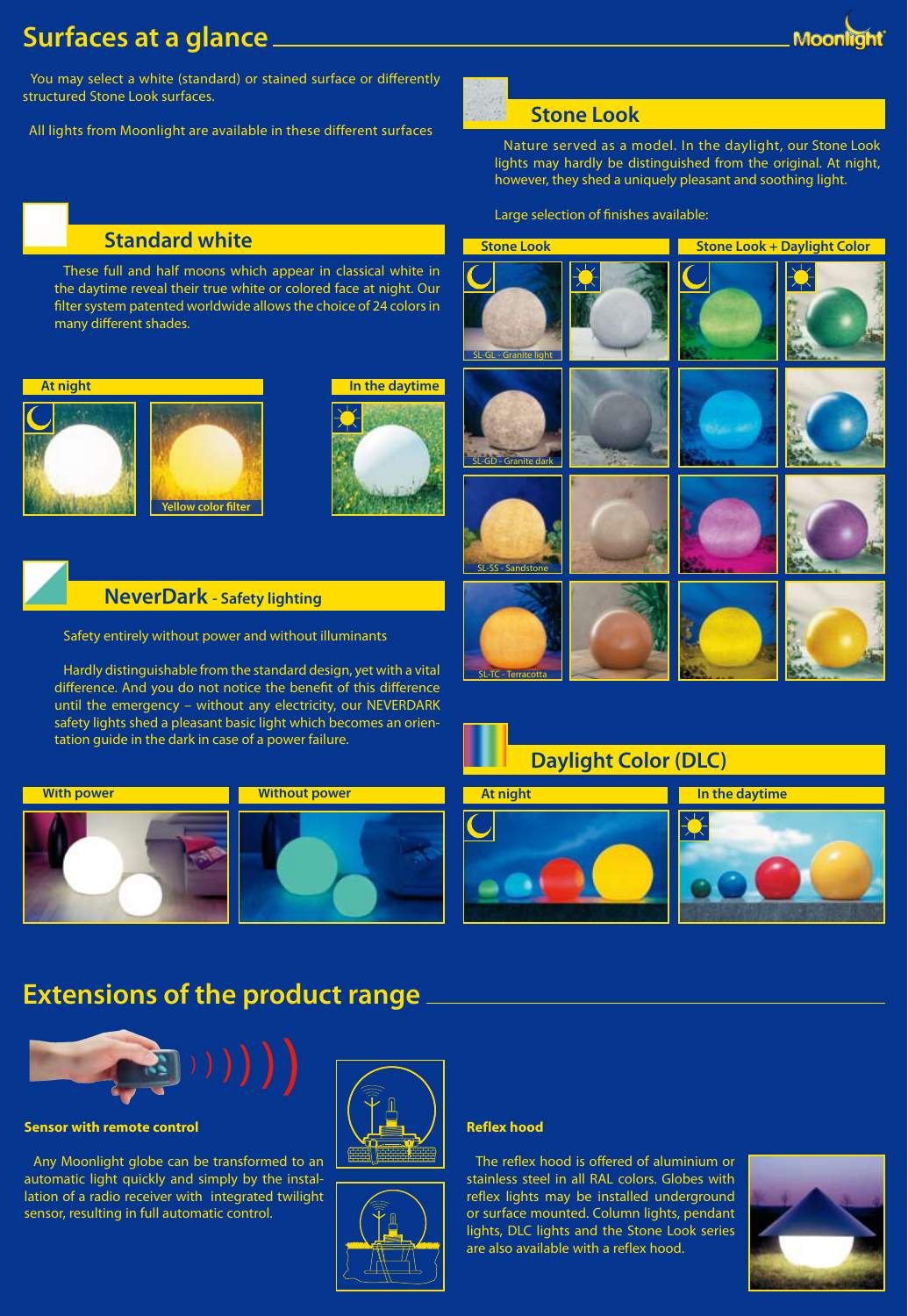### **Moonlight** Sound **lights – the optical sound experience**





#### **Moonlight Sound lights**

The combination of light and sound without any visible loudspeakers. The 360° radiation achieves an optimum light and sound dispersion.

These lights designed for outside areas are hardly distinguishable from the remainder of the wide Moonlight range. The wattage ratings for sound range from 120 and 150 to 200 Watt per Moonlight globe depending on its size.

The Sound lights may be used both in all areas either with cables or with a underground mounted base, or as pendant lights for indoor and outdoor application. They may be installed e.g. in trees or on building or house facades.

With this Moonlight Sound Lights satisfymany customers providing them with yet another innovative feature of interior or exterior design.

### **Moonlight** Sound **lights in LED design:**

 **An extraordinary optical sound experience. The color is determined by the music**





**Moonlight products are tested by certification institutes according to: CSA C 22.2 / UL 153 / EN 60598 / VDE 0711**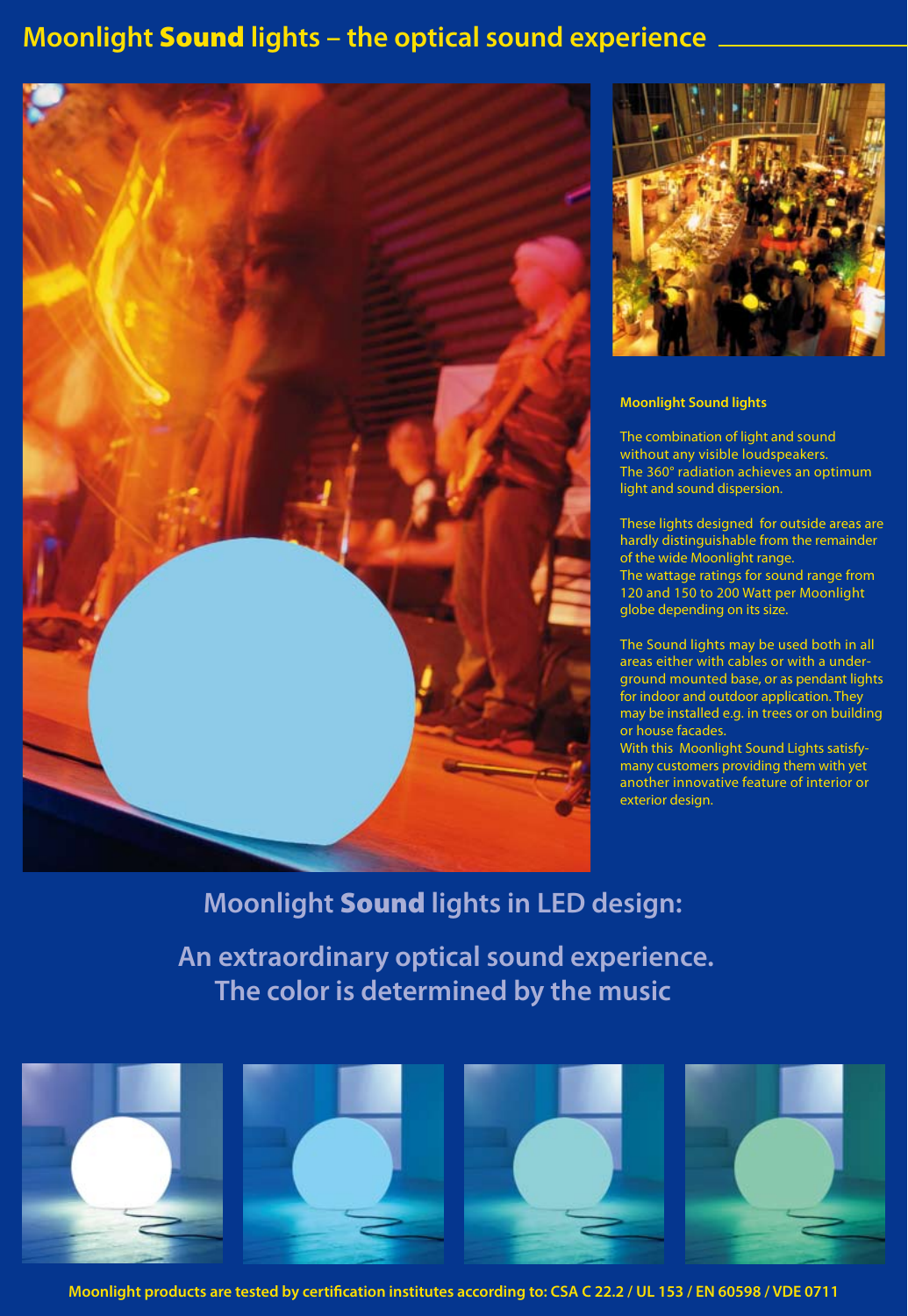**Moor** 



# Light & Sound **– Stylish lighting for luxury listening comfort.**



### Technical data Moonlight Sound System

| <b>Size</b> | <b>MAX</b> | <b>RMS</b> | <b>Frequency</b><br>range | <b>Impedance</b> |
|-------------|------------|------------|---------------------------|------------------|
| 350 mm      | 120W       | 60 W       | $60 - 20.000$ Hz.         | 4 Ohms           |
| 550 mm      | 150W       | 75 W       | $50 - 20,000$ Hz.         | 4 Ohms           |
| 750 mm      | 200 W      | 100 W      | $40 - 20,000$ Hz.         | 4 Ohms           |













**Moonlight's management system is certified according to DIN EN ISO 14001**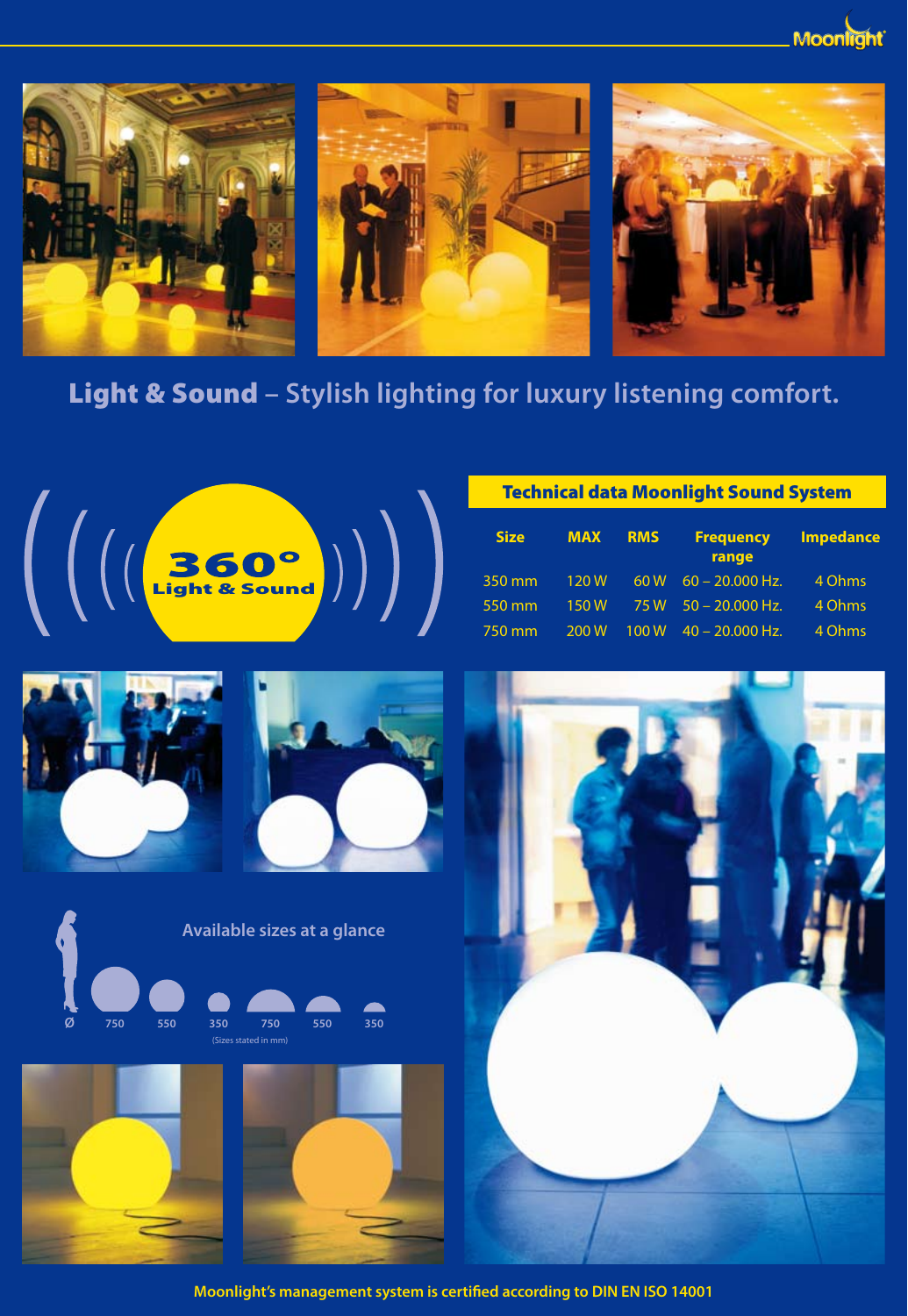### **Base solutions for all applications**



### **Filter colors**

 Our filters are color-fast and are made of shatterproof Macrolon®. They are available in all sizes and are interchangeable. The size of the filter depends on the output of the light bulb.



| <b>Standard</b>   | 5 Watt | 7 Watt | 15 Watt | 23 Watt |
|-------------------|--------|--------|---------|---------|
| Yellow light      | A05100 | A07100 | A15100  | A23100  |
| medium            | A05110 | A07110 | A15110  | A23110  |
| dark              | A05120 | A07120 | A15120  | A23120  |
| <b>Red light</b>  | A05200 | A07200 | A15200  | A23200  |
| medium            | A05210 | A07210 | A15210  | A23210  |
| darkl             | A05220 | A07220 | A15220  | A23220  |
| <b>Blue light</b> | A05300 | A07300 | A15300  | A23300  |
| medium            | A05310 | A07310 | A15310  | A23310  |
| dark              | A05320 | A07320 | A15320  | A23320  |
| Green light       | A05400 | A07400 | A15400  | A23400  |
| medium            | A05410 | A07410 | A15410  | A23410  |
| dark              | A05420 | A07420 | A15420  | A23420  |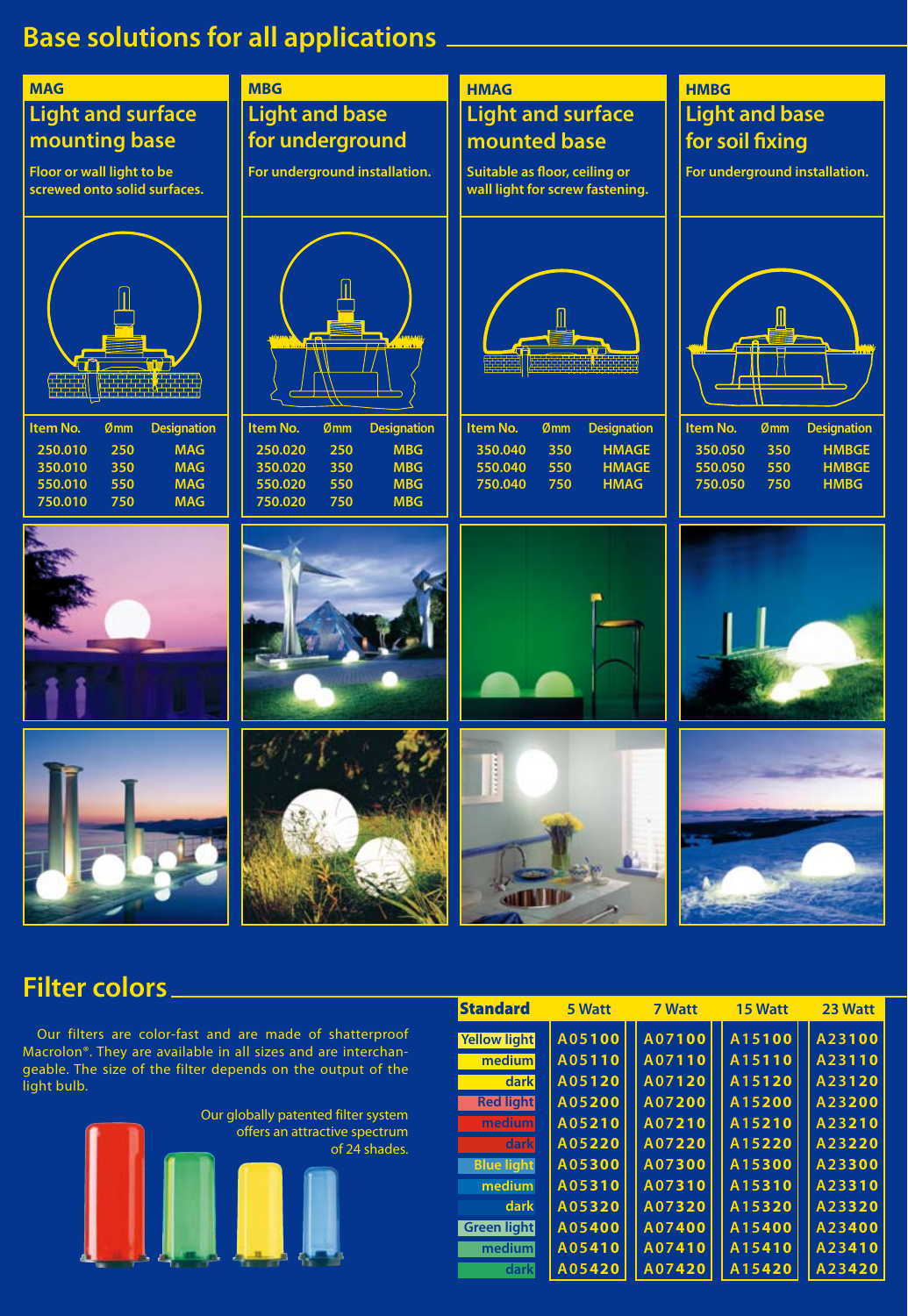**Moonlight** 



| <b>Emotion</b>      | 5 Watt | <b>7 Watt</b> | 15 Watt | 23 Watt |
|---------------------|--------|---------------|---------|---------|
| <b>Orange light</b> | A05610 | A07610        | A15610  | A23610  |
| dark                | A05611 | A07611        | A15611  | A23611  |
| <b>Rose light</b>   | A05620 | A07620        | A15620  | A23620  |
| dark                | A05621 | A07621        | A15621  | A23621  |
| <b>Pink light</b>   | A05630 | A07630        | A15630  | A23630  |
| dark                | A05631 | A07631        | A15631  | A23631  |
| <b>Turquoise</b>    | A05640 | A07640        | A15640  | A23640  |
| dark                | A05641 | A07641        | A15641  | A23641  |
| <b>Violet light</b> | A05650 | A07650        | A15650  | A23650  |
| dark                | A05651 | A07651        | A15651  | A23651  |
| <b>Smoky topaz</b>  | A05660 | A07660        | A15660  | A23660  |
| dark                | A05661 | A07661        | A15661  | A23661  |

Moonlight Filter system is unique with simple and quick installation



The adapter ring is fastened onto the sokket.



The light bulb can now be installed.



Finally, the filter is placed on the adapter ring and turned clockwise until it is firmly in place.

Note: The tints cannot be rendered in true colors